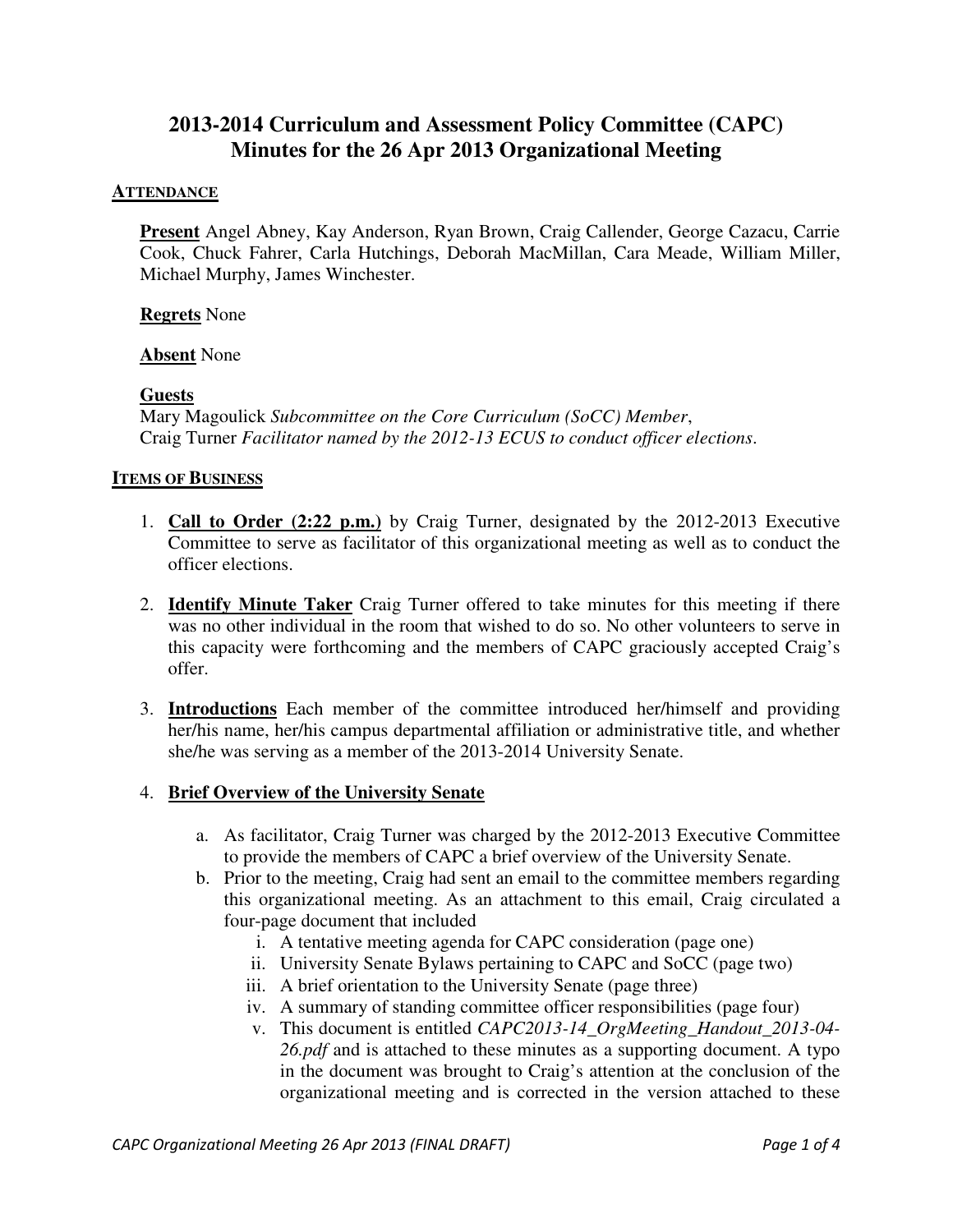minutes. Specifically, *the date of the Organizational Meeting of the 2014- 2015 University Senate was errantly listed as May 2 2013 and should have been listed as May 2 2014*. Page three of this document was used as an outline of the overview of the university senate.

c. This overview included the membership composition of the university senate, the definition and categories of university policy, a listing of the names of the committees and subcommittees of the university senate including their acronyms, the characterization of the university senate as a faculty governance body with broad membership, the responsibilities and expectations of university senators, and the official statements of the university senate.

### 5. **Election of Officers**

- a. As facilitator, Craig Turner was charged by the 2012-2013 Executive Committee to conduct the officer elections for the 2013-2014 CAPC.
- b. The university senate bylaws relevant to these elections were referenced and are.
	- i. *V.Section2.B.1. Officers. The members of a standing committee shall elect a chair, a vice chair, and a secretary by secret ballot in accordance with IV.Section3.A. Only elected faculty senators are eligible to serve as the committee chair, but any member of the committee is eligible to serve as vice chair or secretary. The chair, vice chair, and secretary shall be elected for a period of one year. The chair, vice chair, or the secretary may be reelected.*
	- ii. *IV.Section3.A. Organizational Meetings. Within ten (10) calendar days of the Spring organizational meeting of the incoming University Senate for the subsequent academic year, each of the incoming standing committees shall hold a meeting at which they elect committee officers in accordance with V.Section2.B.1. The Executive Committee shall designate a facilitator to both preside at this meeting and conduct the elections of the committee officers. Should there be any unfilled positions on the incoming committee, specifically members not known by name such as SGA appointees, Presidential Appointees named by title, etc., the Executive Committee shall name voting proxies for the elections of the committee officers from the pool of outgoing committee members.*
- c. The officer elections were conducted by secret ballot with open nominations, including self-nominations sought also by secret ballot. Prior to the nomination and election of each officer, the
	- i. responsibilities and eligibility requirements pertaining to that office as listed on page four of the attached document were read by the facilitator to the membership as contextual information and
	- ii. question "Does anyone want to serve?" was posed from the floor and discussed among the membership.
- d. The officers elected were
	- i. Chair: Cara Meade
	- ii. Vice-Chair: Angel Abney
	- iii. Secretary: Deborah MacMillan
- 6. **Transfer of Facilitation** Facilitator Craig Turner transferred facilitation of the meeting to newly elected CAPC Chair Cara Meade. He remained at the meeting until its adjournment to complete his minute-taking responsibilities for this meeting.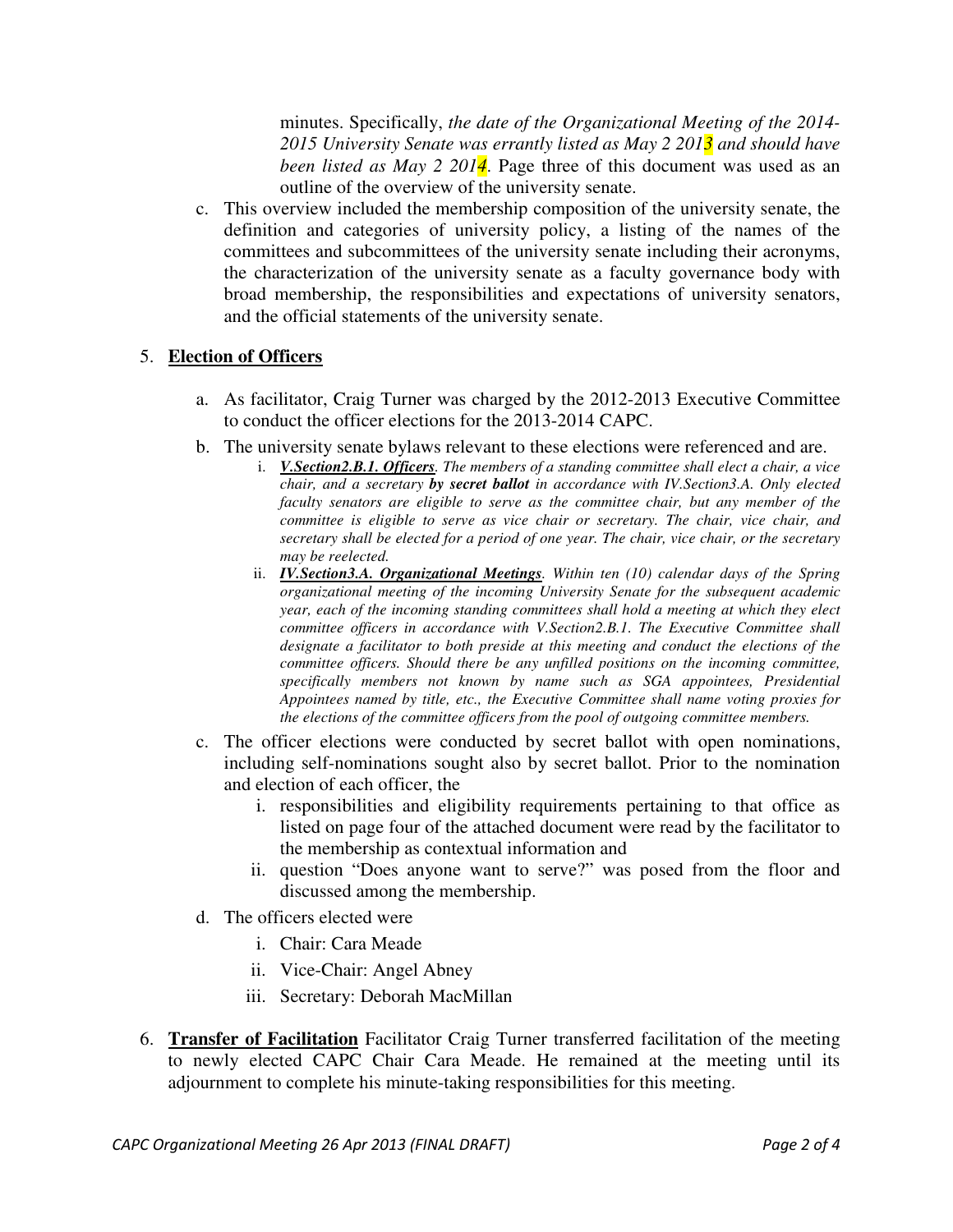- 7. **Planning for Next Year** The committee took some time to plan for next year.
	- a. **SoCC Officers** At the request of the 2013-2014 SoCC members, Kay Anderson advised the newly elected CAPC Chair, Cara Meade, of her responsibility to facilitate the SoCC officer elections. Cara Meade acknowledged and extended appreciation to Kay Anderson for sharing this information.
	- b. **Meeting Location** Cara Meade invited proposed meeting locations for the 2013- 2014 CAPC meetings from the committee members. Arts & Sciences 1-46 was suggested and agreeable to the membership. Cara Meade indicated that she would check the availability of this room for use as the meeting location of the 2013- 2014 CAPC.
	- c. **Tentative Agenda Items** Cara Meade and Kay Anderson presented, in broad terms, a couple of items that were in the pipeline for CAPC consideration. *During the review by the committee of a draft of these minutes, one of these items was identified as a proposal for a religion concentration*. These items were added to the tentative agenda of the next meeting of the 2013-2014 CAPC scheduled for 23 August 2013. Cara Meade also mentioned her intent to encourage more discussion about the A of CAPC – Assessment – during the 2013-2014 academic year, noting this was a natural outcome of her role as Director of University Assessment.
	- d. **Committee Webmaster and Motion Enterer** The consideration of naming individuals to serve in the capacities of committee webmaster and enterer of motions into the online motion database was deferred to a future meeting. This was agreeable to all members.

### 8. **Other Business From the Floor**

- a. **USG Audit** Kay Anderson indicated that
	- i. a USG audit of all programs was forthcoming
	- ii. the results of this audit might be an appropriate information item early in the 2013-2014 academic, as it will provide all committee members with an overview of all of our current approved programs.
- b. **CAPC/SoCC Difference?** A clarification on the difference between CAPC and SoCC was requested from the floor. The response to this question included:
	- i. In the University Senate Bylaws, the Subcommittee on the Core Curriculum (SoCC) is listed as an official subcommittee that reports to CAPC.
	- ii. During 2012-2013 SoCC met weekly whereas CAPC met monthly.
	- iii. A report on the activities of SoCC is provided at every CAPC meeting. Any recommendations from SoCC are subject to the review, and in some cases the approval, of CAPC.
	- iv. SoCC tends to the curricular and assessment matters pertaining to the core curriculum to permit CAPC to focus on the assessment and proposals or modifications of curricular matters including programs, majors,